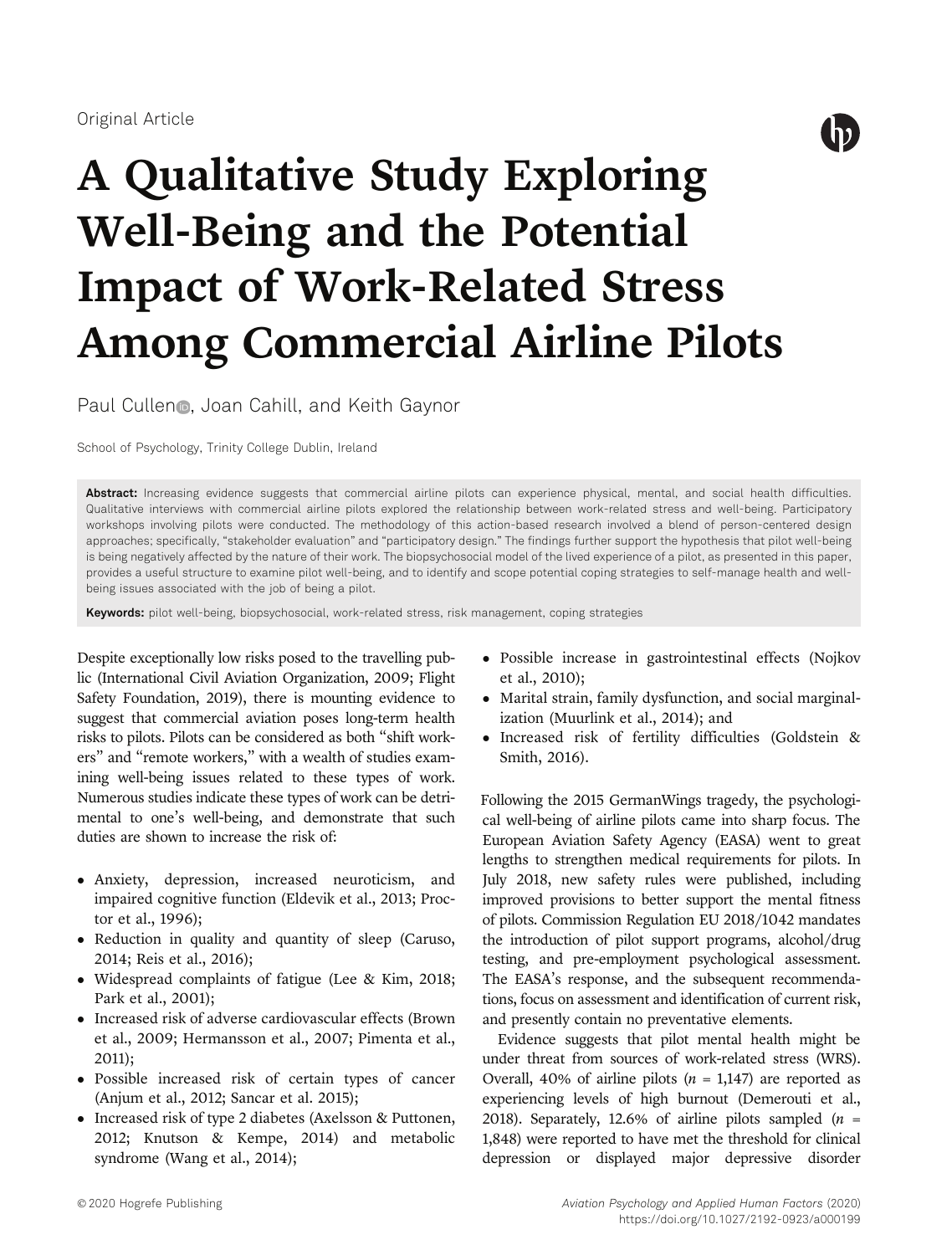symptoms (Wu et al., 2016), while 4.1% of these pilots were reported as having had suicidal thoughts within the same period. In 2016, 17% of pilots sampled agreed that their company cared about their well-being  $(n = 7,239)$ , while 21% felt that fatigue was taken seriously within their organization (Reader et al., 2016). In 2012 a correlation between measured levels of common mental disorders (CMD) among pilots and workload was reported (Feijó et al., 2012). Encouragingly, this research demonstrated that regular physical exercise was associated with a lower risk of CMD. Little focus to date has been placed on the relatively higher proportion of pilots who are not experiencing mental health difficulties.

This research highlights the general well-being of pilots as an important area of focus allowing significant preventative work to be done. Specifically, work-related factors that impinge on pilot well-being are not well understood and/or managed, and an opportunity has been missed to potentially correct this.

## Biopsychosocial Models of Well-Being

Despite extensive literature detailing the impact of shift work, remote work, and high cognitive demands on other professions, there is a lack of information concerning these factors and commercial airline pilots. Equally, while fatigue in pilots, for instance, is widely studied (e.g., Johansson & Melin, 2018), few studies explore broader conceptualizations of pilot well-being and even fewer give voice to pilot experience. This paper is part of an overall project to develop a broader perspective of the relationships between WRS, pilot well-being, pilot performance, and flight safety (The Pilot Lived Experience Project).

Research has focused on developing a biopsychosocial model of pilot lived experience (Cahill et al., 2018; Cullen et al., 2016, 2017). According to biopsychosocial models of health and well-being (Engel, 1977; Havelka et al., 2009), the cause, manifestation, and outcome of wellness and disease are determined by a dynamic interaction between biological, psychological, and social factors. None of these factors in isolation are sufficient to lead definitively to wellness or illness. Instead, the interrelationships between all three pillars result in a given outcome (Engel, 1977; Havelka et al., 2009; Santrock, 2007). The biopsychosocial model has been utilized to develop interventions to lower stress and/or improve people's ability to cope with stressors, aiming toward mental and physical health (Johnson & Acabchuk, 2018). A health psychology perspective is fundamentally behavioral, in that the majority of chronic illness can be avoided or reduced through healthy lifestyles.

Previous qualitative research involved informal semistructured scoping interviews with active commercial airline pilots ( $n = 103$ ) in which their lived experience was explored. This involved identifying sources of WRS and discussing how these impacted physically, mentally, and socially on the individual pilots and their families. This was further supported by a broad literature review of a range of factors that have been documented as affecting well-being, leading to the development of a preliminary biopsychosocial model of pilot well-being (Cullen et al., 2017). This current paper describes a subsequent qualitative study of 33 pilots aged between 25 and 60 years who attended participatory workshops exploring the impact of WRS on well-being.

# Method

## Research Aim

The workshops had two objectives. First, to examine WRS and the specific work factors impacting on pilot well-being. The workshop endeavored to validate a proposed biopsychosocial model of the lived experience of being a pilot. Secondly, the workshops attempted to map the relationship between WRS, pilot well-being, pilot performance, and flight safety. This paper focuses on the first objective. Subsequent papers will examine the impact of WRS and potential intervention tools.

## Research Design

This was an action research study involving a series of three sequential workshops with commercial pilots ( $n = 33$ ). The methodology involved a blend of person-centered design approaches; specifically, "stakeholder evaluation" (Cousins et al., 2013) and "participatory design" (Bødker & Buur, 2002). The workshops were led by the second author, an experienced qualitative researcher.

This research was premised on two relevant theoretical frameworks: (1) biopsychosocial models of well-being (Engel, 1977; Havelka et al., 2009), and (2) phenomenological approaches to eliciting information about "lived experience" (Lindseth & Norberg, 2004; Van Maanen, 1988). The research effort focused on understanding the context and meaning of airline pilots experience (phenomenological approach).

Ethics approval for this research was obtained from the School of Psychology, Trinity College Dublin (TCD), Ireland.

## Workshop Structure

Briefing information was provided to participants 7 days prior to each workshop, including information about the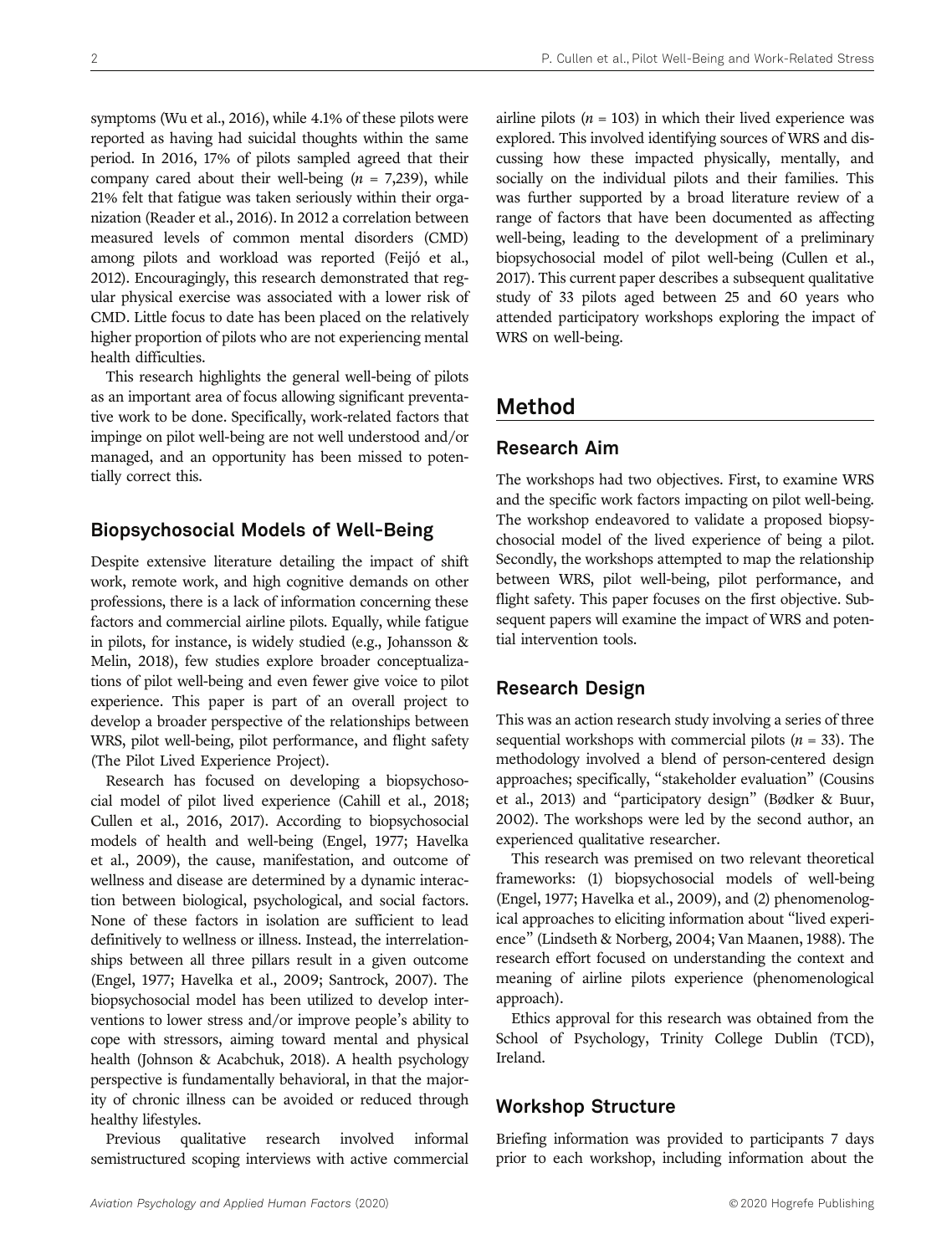preliminary biopsychosocial model of pilot lived experience. Participants were briefed about confidentiality issues. All provided written consent and agreement to maintain confidentiality in relation to anything discussed/disclosed by workshop attendees.

The biopsychosocial model of health was further explained. Taking the form of a "round the table" discussion, participants were invited to review the model. Efforts were made to ensure that participants were not asked leading questions. A group discussion followed, concerning relationships between WRS, pilot well-being, pilot performance, and flight safety. As part of this, participants reviewed a series of performance/safety impact scenarios. These are reported in a different paper (Cahill et al., 2018). After each session, participants were debriefed and the need for confidentiality re-emphasized. Participants were also invited to undertake an optional review exercise from home.

# Sampling Method

The study used a mix of (1) quota sampling (selection of participants for interviews) and (2) opportunity sampling. The workshops were advertised on social media. Inclusion criteria for participants were: being in an age range of 25–65 years; possessing a commercial and/or air transport pilot license. We also sought a mixture of males/females and first officer and captains.

## Participants

Three workshops were conducted at Dublin Airport between March and April 2018, involving 33 active commercial pilots. Workshops 1, 2, and 3 were attended by 12, 10, and 11 pilots, respectively, spanning three Irish registered airlines. Participants had on average 9,178 hr of flying experience, and included 20 captains and 13 first officers. Of them, seven were female and 26 were male. Overall, 25 were on full-time contracts, with eight working part-time; four flew regional/short-haul operations, 22 flew medium-haul, and seven flew long-haul.

# Data Analysis

Workshop transcripts were written up by one member of the research team, and reviewed by the other team member. Further, participants reviewed transcripts after each session.

Overall findings of all three workshops pertaining to (1) sources/causes of WRS, (2) manifestation/symptoms, and (3) health outcomes were analyzed. Participant lived experience data were organized into a series of 16 themes. Specific themes were linked to each of the three pillars of well-being. These are reported in the results section. Specific findings are organized into a series of infographics for each pillar (see next section).

# Results

Participants gave a wide variety of feedback, some of which has been reported in a separate paper (Cahill et al., 2019) that examined the impact of WRS on flight safety. However, the data reported in this paper look deeper at the relationships between WRS and pilot well-being, with the intention of validating the preliminary biopsychosocial model of pilot well-being.

# The Relationship Between WRS and Pilot Well-Being

Three major super-ordinate constructs emerged from the workshops, largely mapping onto the constructs of biological, psychological, and social factors. Within these, 16 themes were evident and these are outlined in Tables 1, 2, and 3. Within the participants' feedback, there were strong inter-relationships between these themes. This feedback was used to validate and further develop the biopsychosocial model of pilot well-being, which is depicted in Figures 1, 2, and 3.

## Theme 1: Biological Issues, Consequences and Causes

Participants highlighted a range of biological issues that they identified as impacting them as a result of work and WRS.

Workshop participants reported frequently feeling tired and sleep-deprived, due to working long, irregular, antisocial hours with frequent time-zone changes and associated sleep displacement. This was normalized as a routine aspect of life as a pilot. Many considered themselves to be either "early birds or night owls," feeling that they often worked against their body clock and that their sleep was disrupted.

Furthermore, they reported diet as a concern, and either consumed crew meals provided by their airline or brought their own food, with many critical of the portion sizes of crew meals and suspicious of the nutritional content and processed nature. Those who self-catered reported frequent stress due to issues with airport security. Participants reported regular snacking between meals, with meals normally consumed when opportunity allowed (e.g., during quieter periods of their duty), rather than when hungry. Many reported gastrointestinal (GI) issues, such as irritable bowel syndrome (IBS), abdominal bloating, and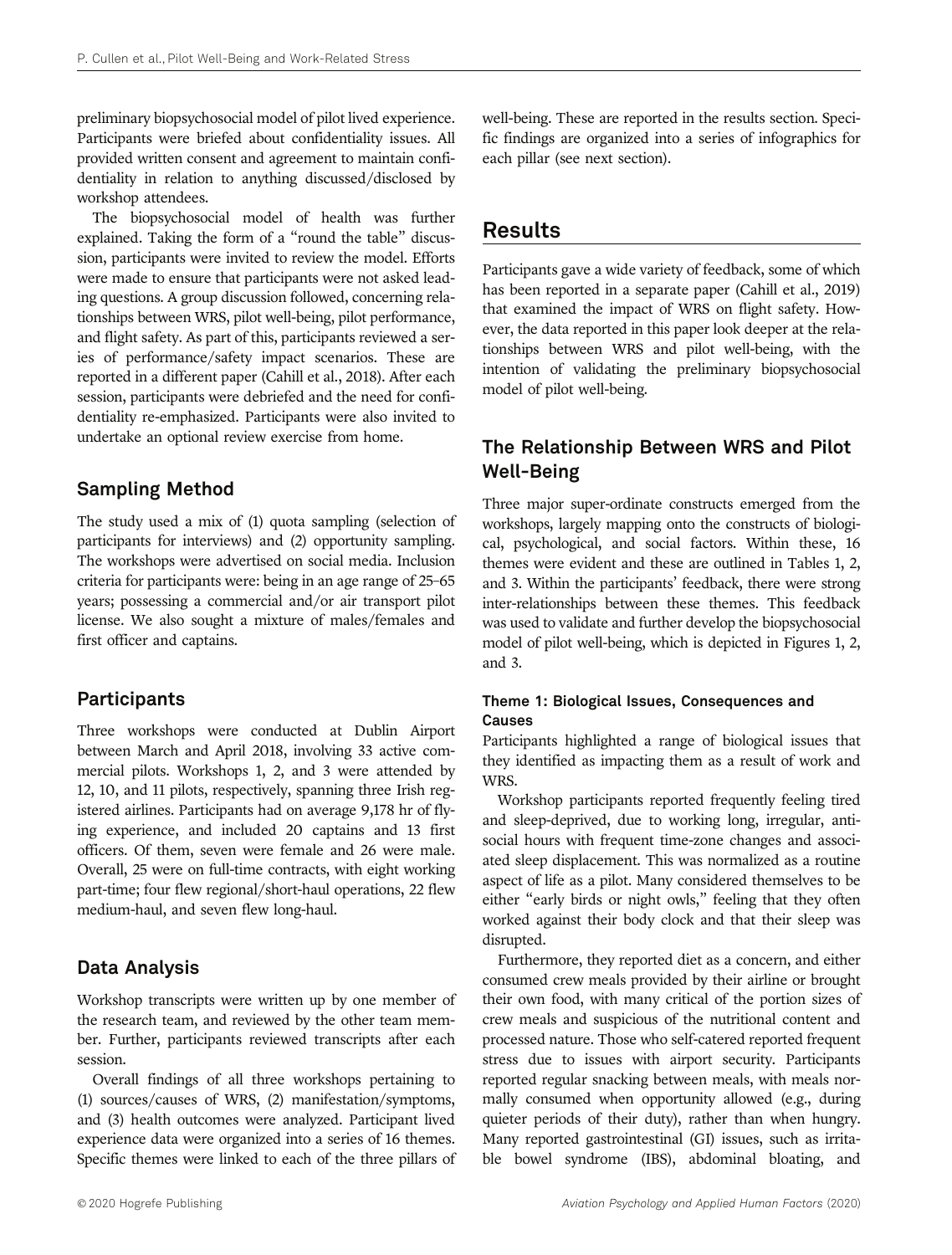| <b>Table 1.</b> The relationship between Wito and plict plotogreat welt-beling |                                        |                                                                                                                                                                                                                                                                                                      |  |  |  |
|--------------------------------------------------------------------------------|----------------------------------------|------------------------------------------------------------------------------------------------------------------------------------------------------------------------------------------------------------------------------------------------------------------------------------------------------|--|--|--|
| Super-ordinate theme                                                           | <b>Themes</b>                          | Participant feedback (direct quotes)                                                                                                                                                                                                                                                                 |  |  |  |
| Biological issues,<br>Consequences & Causes                                    | $\bullet$ Fatigue                      | " not enough time between shifts to recover"<br>"I'm a night owl, and when on early duties, stay awake early in the<br>morning using coffee. Still can't get to sleep until late, and end up<br>only getting about 4 hours sleep"                                                                    |  |  |  |
|                                                                                | • Diet, hydration, and bowel movements | "Wear & tear & fatigue hits you when you stop sick during days<br>off & annual leave" "I never had IBS until I started work as a pilot"<br>"lack of breaks, including bathroom breaks. Postponed<br>defecation is a big stress"<br>"can't drink sufficient water, otherwise running to the bathroom" |  |  |  |
|                                                                                | • Back pain/musculoskeletal issues     | "different environment from the 90's health issues emerging                                                                                                                                                                                                                                          |  |  |  |
|                                                                                | • Low levels of physical exercise      | now, not seen as often in the past, or not at all young captains<br>needing back surgery"<br>" restricted movement due to locked cockpit door can't rotate<br>in the chair can't stretch out or stand up straight muscle<br>cramps and stiffness"                                                    |  |  |  |
|                                                                                |                                        | "not simply sedentary, but effectively impaled into the seat<br>need to get permission to use the bathroom"                                                                                                                                                                                          |  |  |  |

Table 1. The relationship between WRS and pilot biological well-being

Note. WRS = work-related stress. IBS = irritable bowel syndrome.

Table 2. The relationship between WRS and pilot psychological well-being

| Super-ordinate theme                           | Themes                     | Participant feedback (direct quotes)                                                                                                                                                                                        |  |  |  |
|------------------------------------------------|----------------------------|-----------------------------------------------------------------------------------------------------------------------------------------------------------------------------------------------------------------------------|--|--|--|
| Psychological issues,<br>consequences & causes | • Not feeling valued       | "feel dehumanised by management, referred to as a 'fulltime'<br>equivalent'just a staff number feel objectified"<br>"Management know the cost of everything, but the value of nothing.<br>Experience doesn't count anymore" |  |  |  |
|                                                | • Diminished authority     | "Many pilots are high achievers, and their abilities are not being tapped<br>into"<br>"No top cover provided by management they don't have our                                                                              |  |  |  |
|                                                | • Social isolation         | backs"<br>"Get to ops, go to aircraft, get things moving, 30-minute turn-around,<br>do it all over again. Don't get 5 minutes to myself"                                                                                    |  |  |  |
|                                                |                            | "The vagueness of some rules is a source of stress"                                                                                                                                                                         |  |  |  |
|                                                | • Employment practices     | "Battle with management a constant source of stress and anxiety<br>they are bonus chasers and don't experience the impact of their<br>decisions they're not on the same team as the pilots"<br>"We're always understaffed"  |  |  |  |
|                                                |                            | "After years of this treatment, you become weary and disengaged"                                                                                                                                                            |  |  |  |
|                                                |                            | "no personal space while at work"                                                                                                                                                                                           |  |  |  |
|                                                |                            | "Pilots show up to work and tick all the boxes. Things don't give until<br>the end"                                                                                                                                         |  |  |  |
|                                                |                            | "We're task-orientated, tend to keep going, get on with things to<br>achieve the task. We keep pushing on"                                                                                                                  |  |  |  |
|                                                |                            | " pilot might be struggling something on the day pushes them over<br>the edge, something gives on a particular day"<br>"I'm not proud of my company"                                                                        |  |  |  |
|                                                |                            | "Flying 900 hours is the new norm, not a boundary or limit. It's the<br>target"                                                                                                                                             |  |  |  |
|                                                |                            | "If the company want to engage, start by stop kicking us in the head"                                                                                                                                                       |  |  |  |
|                                                |                            | "Our EAP [employee assistance program] has had its resources<br>slashed, now at a time when its needed more than ever"                                                                                                      |  |  |  |
|                                                | • Aeromedical requirements | "Better off saying nothing. Germanwings pushed mental health issues<br>underground"                                                                                                                                         |  |  |  |

Note. WRS = work-related stress.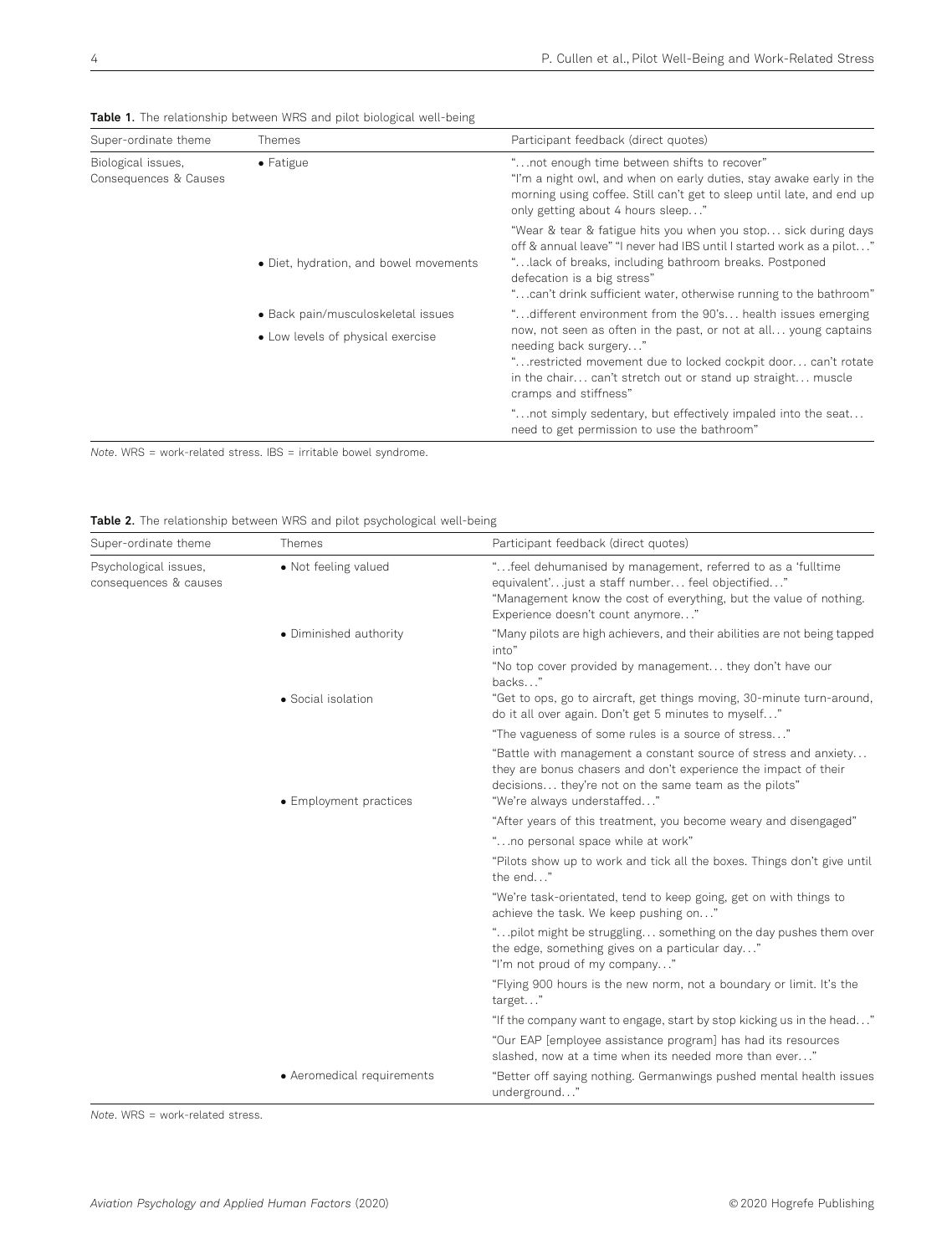|  |  | Table 3. The relationship between WRS and pilot social well-being |  |  |  |  |  |  |
|--|--|-------------------------------------------------------------------|--|--|--|--|--|--|
|--|--|-------------------------------------------------------------------|--|--|--|--|--|--|

| Super-ordinate theme                    | Themes                                              | Participant feedback (direct quotes)                                                                                                                                                                                                                               |  |  |  |  |
|-----------------------------------------|-----------------------------------------------------|--------------------------------------------------------------------------------------------------------------------------------------------------------------------------------------------------------------------------------------------------------------------|--|--|--|--|
| Social issues,<br>consequences & causes | • Family strain<br>• Marriage/Spousal relationship  | "fixed-pattern roster has benefits, predictability, but can be very<br>inflexible missing major family and social events"<br>"come home and your body clock is out of sync with the rest of the<br>family"<br>"We're not special or unique, but our job is unique" |  |  |  |  |
|                                         | • Lack of understanding from others<br>• Loneliness | "We're 5 miles up, hanging onto a pair of wings. It's unnatural but we've<br>normalised this can't just step out for a minute"<br>"dragging your life behind you in a suitcase"                                                                                    |  |  |  |  |
|                                         | • Home life Isolation<br>• Work life isolation      | "As a foreigner, it's hard to make new friends, in a new country cultural<br>differences hard to fit in"<br>"can be stuck in close confines with someone you don't like"                                                                                           |  |  |  |  |
|                                         |                                                     | "Due to lack of familiarity with colleagues, each day in work is like a first<br>date"                                                                                                                                                                             |  |  |  |  |
|                                         |                                                     | "Things can snowball quickly. You're fine at the start of the week, and<br>suddenly by the end of the week, you're not coping we're no good at<br>seeing this in ourselves"                                                                                        |  |  |  |  |
|                                         | • "Macho" culture                                   | "I off-loaded myself considered a wimp by management<br>conversations with managers reflected macho culture and stigma around<br>mental health"                                                                                                                    |  |  |  |  |

Note. WRS = work-related stress.

hemorrhoids, and some attributed this to diet, disrupted toilet habits, and sitting for long periods within the confines of the cockpit.

Due to a reluctance to urinate regularly, dehydration was also reported as an issue. Numerous pilots reported a reluctance to have a bowel movement while on an aircraft, delaying defecation until after their shift, with reasons given such as the disruption to the cabin crew, a lack of privacy, and also the perception of being monitored by their passengers.

Reports of lower back pain were common among participants, as were complaints of poor ergonomics within the cockpit.

Owing to the long working days and sedentary nature of the job, many pilots reported taking little or no physical activity during their working week. Antisocial and irregular hours made regular exercise as part of teams/clubs difficult.

#### Theme 2: Psychological Issues, Consequences and Causes

Participants highlighted a range of psychological stresses associated with their work.

Many participants, particularly more experienced crew, reported that levels of stress and responsibility have increased during the past 15 years, highlighting that new responsibilities have appeared, due to commercial pressures.

Some felt that the commander's authority and autonomy were diminishing. Participants reported working longer duties with less rest time and for less remuneration. Overall, there was a sense that pilots were not valued as much as

previously by their employers. The term "glorified bus drivers" was frequently used.

Many pilots described a disconnection between their own values and those of their line managers, feeling that their employer cared little about their welfare. Some pilots reported feeling that occasionally safety, but more often staff well-being, was compromised in favor of commercial requirements. Participants reported not feeling psychologically safe in raising well-being-related concerns with their managers. Fatigue risk management and work–life balance were considered to be company philosophies that had not made it into practice. Some pilots reported feeling psychologically drained, having spent years of working long, irregular, and antisocial hours in an environment where they felt undervalued. A number of pilots reported morale as a safety concern, with some saying that they found it difficult to remain motivated in maintaining their professionalism.

Due to changing employment practices, many pilots are hired indirectly via agencies, with some not receiving payment if unable to fly due to sickness. Increasing numbers of pilots have substantial financial debt owing to the high initial training costs. This was reported as a deterrent in reporting sick, and a cause of distress due to professional conflict. Some captains also reported this as a source of concern when flying with such pilots. In some cases, pilots reported feeling that "calling in sick" was not considered acceptable by their line managers or base captains.

The stringent aeromedical requirements were considered by many to be a deterrent in openly discussing well-being issues, particularly those related to mental health. Due to the perception of pilots possessing "the right stuff" and having been "cut from the same cloth as astronauts," pilots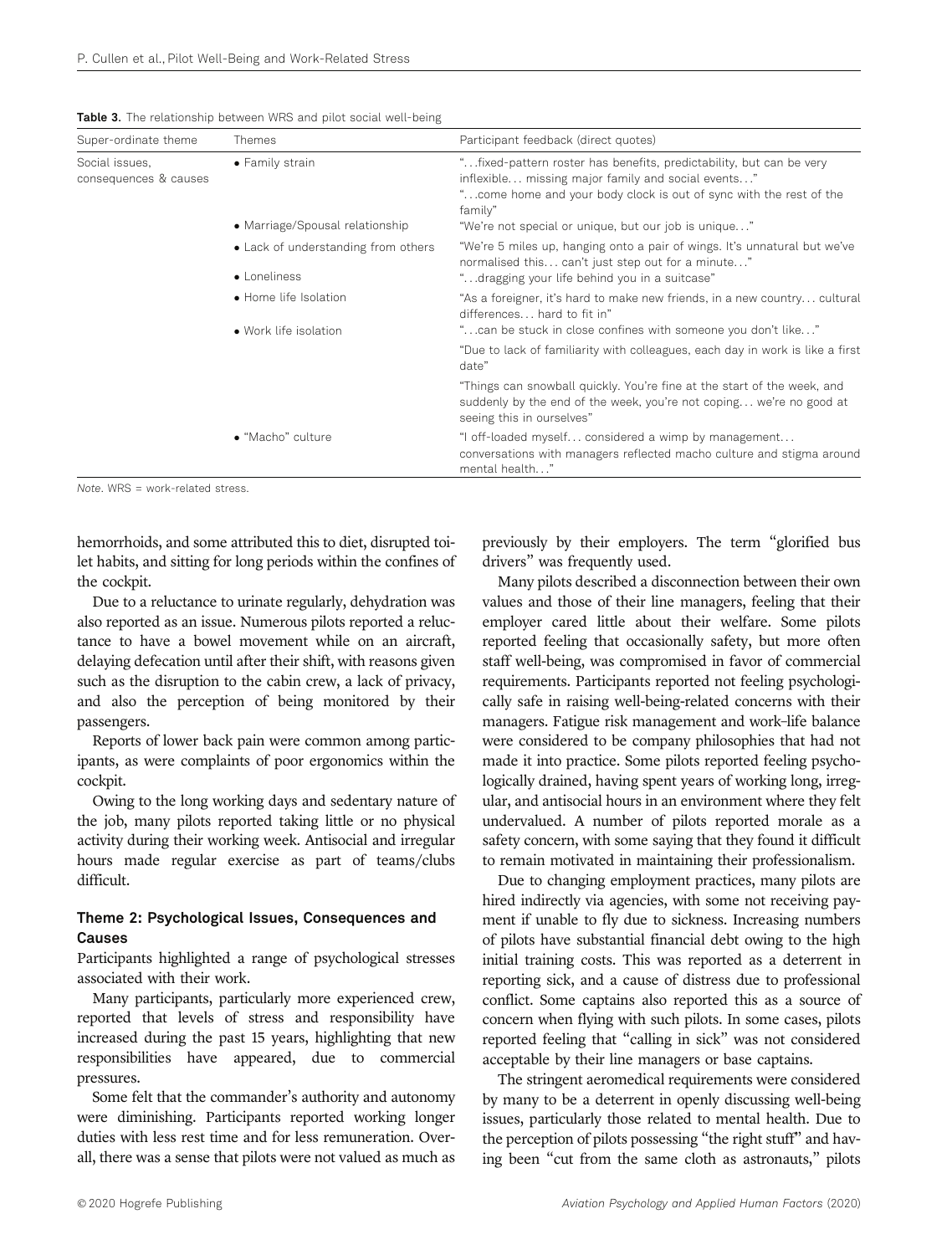

Figure 1. Biological pillar of pilot well-being. MetS = metabolic syndrome. WRS = work-related stress.

reported that if they developed mental health issues, they would most likely not discuss it with colleagues. Other pilots reported that owing to the perception of "living the dream" and a lack of support from those outside the profession, they would be unlikely to disclose such an issue to "an outsider."

#### Theme 3: Social Issues, Consequences and Causes

The relationship between work practices, the impact of work, and social outcomes was highlighted widely by participants.

A strained home life, loneliness, and poor social networks were reported by many participants, and they associated these with working irregular and antisocial hours. Managing and navigating the home–work interface was perceived as challenging, and spousal relationships were sometimes reported as strained.

Despite generous annual leave entitlements, many participants reported difficulties getting leave during peak times such as school holidays, and reported that important family events were frequently missed because of inflexible rosters. Delays were seen as a cause of strain, with spouses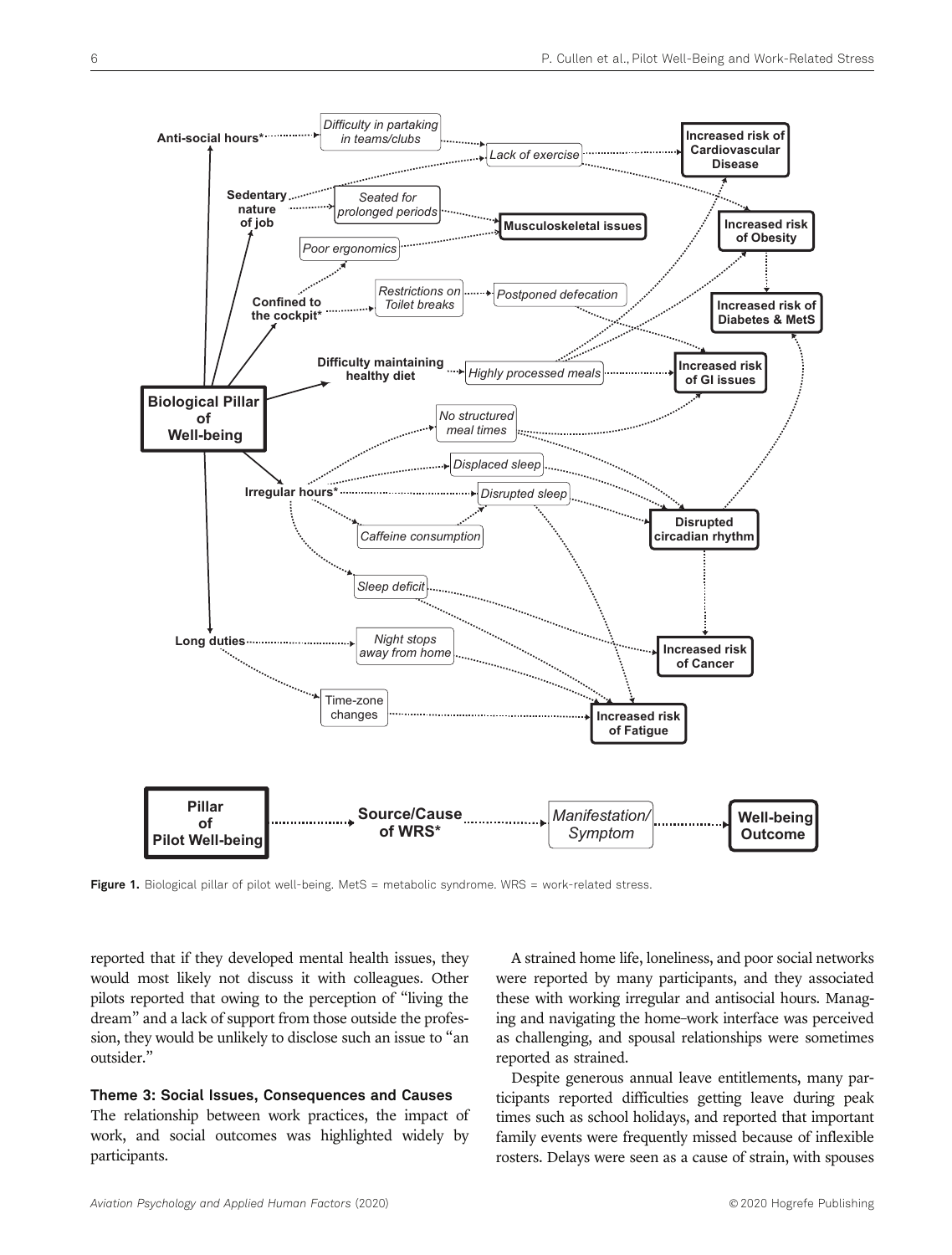

Figure 2. Psychological pillar of pilot well-being.

not confident that their pilot-partners would be off-duty as scheduled and able take up their share of domestic/parental responsibilities.

Lack of control over rosters and frequent working at weekends/holidays were highlighted as a source of family strain. It was felt, particularly in families where both parents were working, that domestic responsibilities were unequally shared. This was further exacerbated by the fact that pilots

frequently spend nights away from base, while spouses manage the family alone.

Two distinct types of loneliness were reported, and appeared to be linked to the length of time spent working as a pilot and to the ages of their children. Those with younger children, and perhaps those who were younger themselves, reported loneliness borne out of not being where they wanted to be, that is, with loved ones. The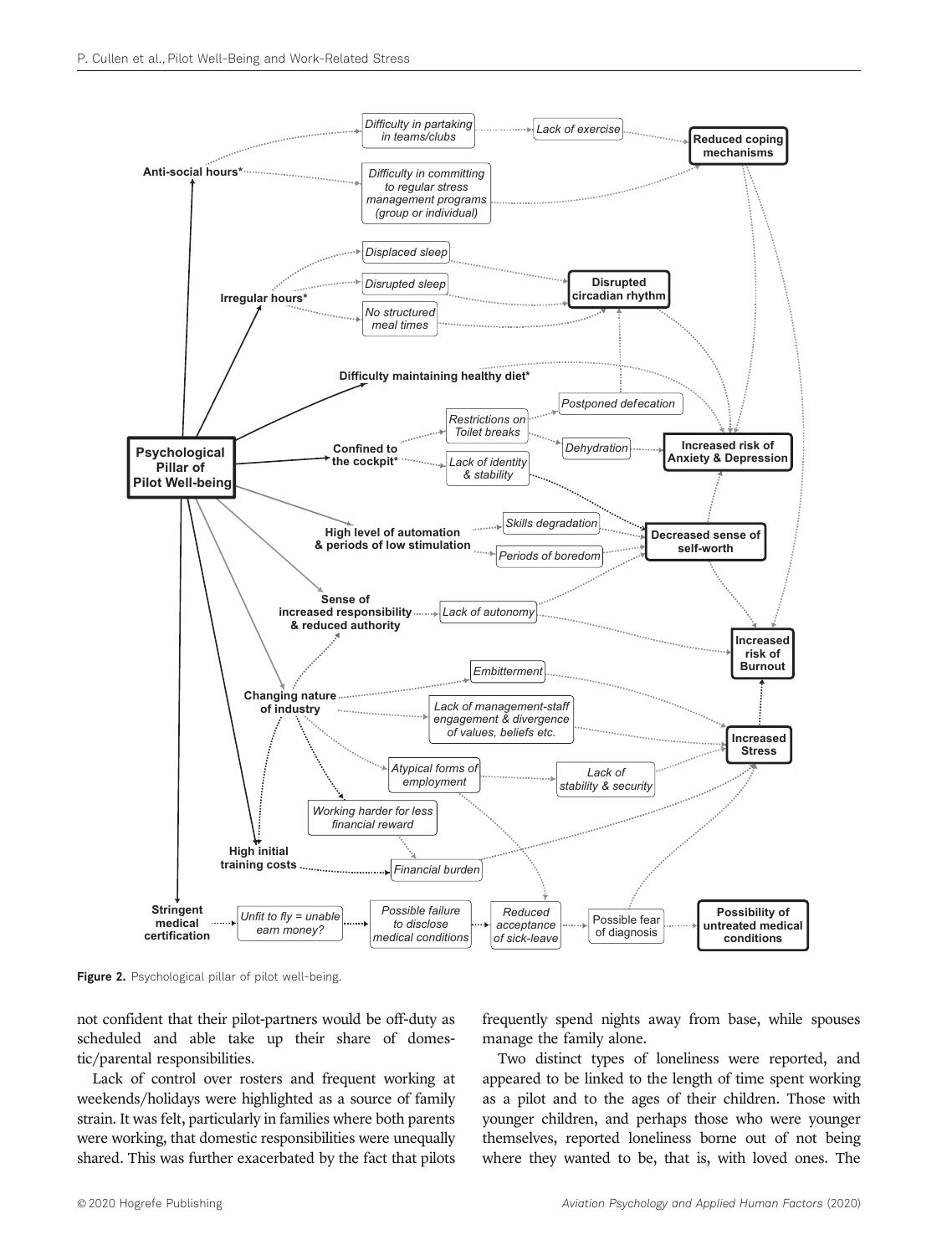

Figure 3. Social pillar of pilot well-being.

second group were older than the first, had worked as pilots for a longer period, typically had children in the teenage years or older. These pilots reported feeling distant from their families, with some feeling that they were "just paying the bills," and were somewhat removed or isolated from their families. They felt this was due to their repeated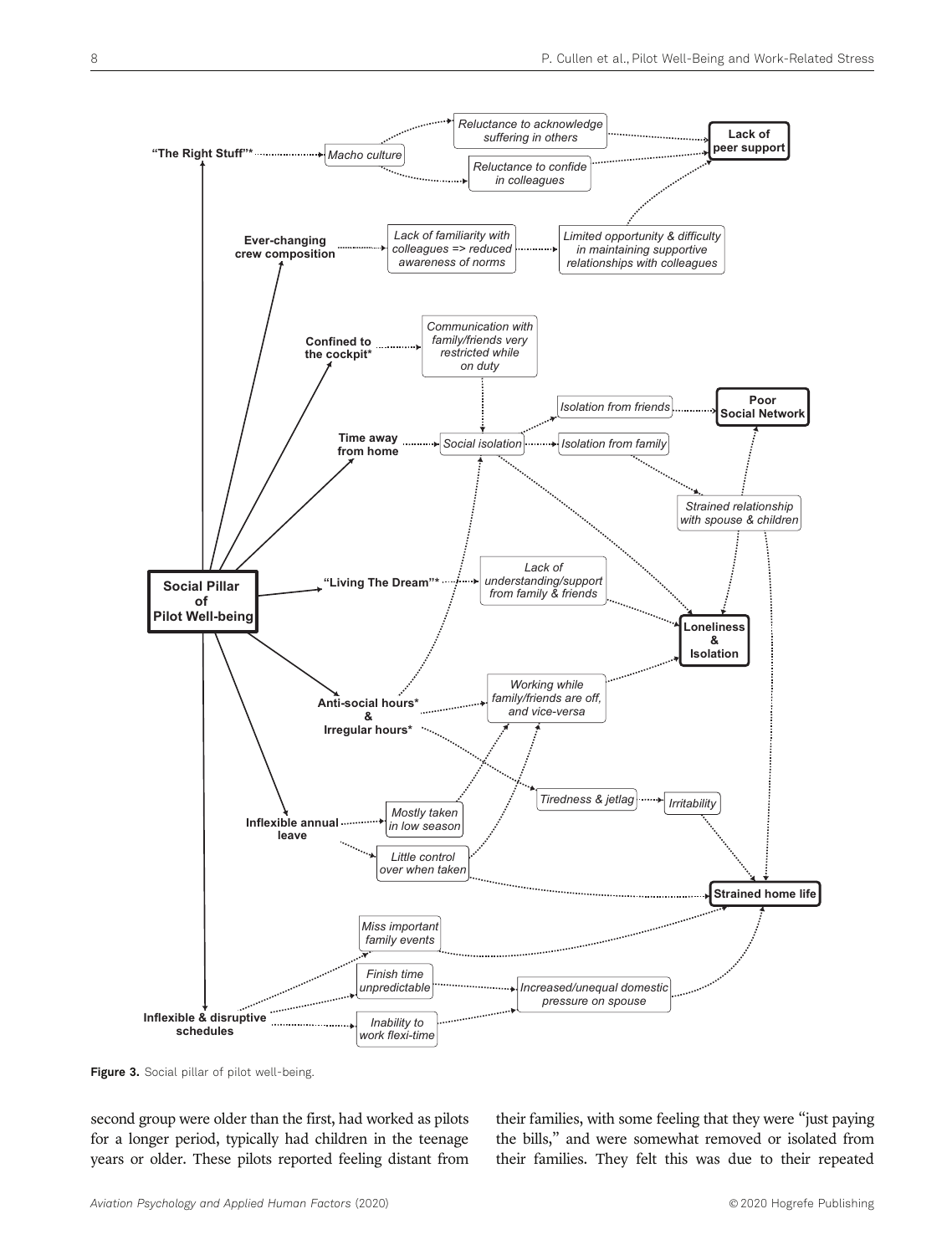absences over many years. Some pilots who were approaching retirement also expressed concern over how they would "fit back into their family" after retirement.

Most pilots reported that their families and friends held unbalanced views of the challenges facing pilots, not fully appreciating the negative aspects of being a pilot, and instead only focused on the positives. As such, many felt they did not receive appropriate understanding and support in dealing with well-being issues, such as loneliness, stress, or fatigue. With many pilots fulfilling a childhood ambition, many reported that in the eyes of others they were "living the dream."

Due to irregular and antisocial working hours, many reported difficulties in maintaining regular social routines and connections. Some spoke of social isolation and loneliness. Many pilots spoke of hobbies that they enjoyed, but no longer did since becoming a pilot. Regular commitment to team sports or societies was seen as very difficult. Many reported physical exercise was often solitary, for example, going to the gym, swimming, running, cycling. Pilots spoke of having to make a disproportionate effort in arranging events with friends, as the friends usually assumed they would be unavailable because of work commitments.

Due to ever-changing crew composition and lack of familiarity with fellow crew members, participants reported difficulties in forging close bonds with colleagues. This prevented them from knowing whether colleagues were having good or bad days and was seen as detrimental to building supportive work environments. Some captains described a sense of social isolation, due to the often-sizeable age difference between themselves and other crew members. This was exacerbated on duties involving night stops. Some participants (both captains and copilots) described a lack of peer support on a routine basis.

Some pilots described the culture in which they worked as male-dominated and "macho," that is, stable extroverts who are mentally resilient and calm under pressure. This was seen as feeding a culture in which pilots were considered to be immune from experiencing mental health issues. Peer support programs operate with a high degree of confidentiality, and consequently participants expressed a view that if a pilot approaches them, he/she is most likely unaware of how frequently the service is utilized, and therefore may fear that they are the only one ever to have approached the group. If the pilot is already feeling overwhelmed, this perception may further increase feelings of isolation.

## Validation of the Biopsychosocial Model

Although there was naturally a significant crossover between themes, participants' concerns largely fell within the broad framework of biological, psychological, and social factors. When participants were presented with the model, they endorsed it as a whole, highlighting specific aspects, particular to their individual experiences. Firstly, these data validate the concept of pilots' experiences being understood using a biopsychosocial model rather than a more specific focus, such as fatigue. Secondly, these factors largely mapped onto the preliminary biopsychosocial model of pilot lived experience as proposed by Cullen and colleagues (2017). Thirdly, these data validated many of the individual factors identified within that model. Fourthly, these factors are in line with literature reviews of WRS and pilots, the area of WRS and well-being in general.

# Discussion

The aim of this paper was to (1) map the relationships between WRS and pilot well-being and (2) to validate the preliminary biopsychosocial model of pilot lived experience.

The workshops with the pilots gave rich and varied data concerning issues of WRS and pilot well-being. It was noticeable how many of the pilots identified with issues of WRS and were concerned about their own long-term well-being. The participants' data were organized into three super-ordinate themes (biological, psychological, and social). Each of these are associated with a series of subthemes (of which there are 16 in total). We attempted to capture these in Figures 1–3. Although pilot well-being often focuses on specific issues such as fatigue or rosters, the pilots have highlighted a broad range of issues that affect them and that should be addressed in order to maintain pilot health.

The breadth of the issues discussed within the biopsychosocial model of pilot lived experience stands in stark contrast to a limited focus of pilot fatigue, or suicidality for instance. The model presented in this paper highlights the need for a multidimensional approach to pilot wellbeing. The breadth of this conceptual framework highlights the range of different ways that pilot well-being is affected by their role. It offers a broad range of opportunities for intervention. This conceptualization is much broader than often discussed and gives a range of areas to be explored in further research.

Despite being proposed over 40 years ago, the biopsychosocial model remains influential today. However, the model has been criticized in the literature for being too vague and for not providing enough detail as to how the individual pillars interact and contribute to wellness and illness (Benning, 2015; Farre & Rapley, 2017). Although literature exists on how biological, psychological, and social factors are separately associated with health, causal links between these factors have not been clarified. Recent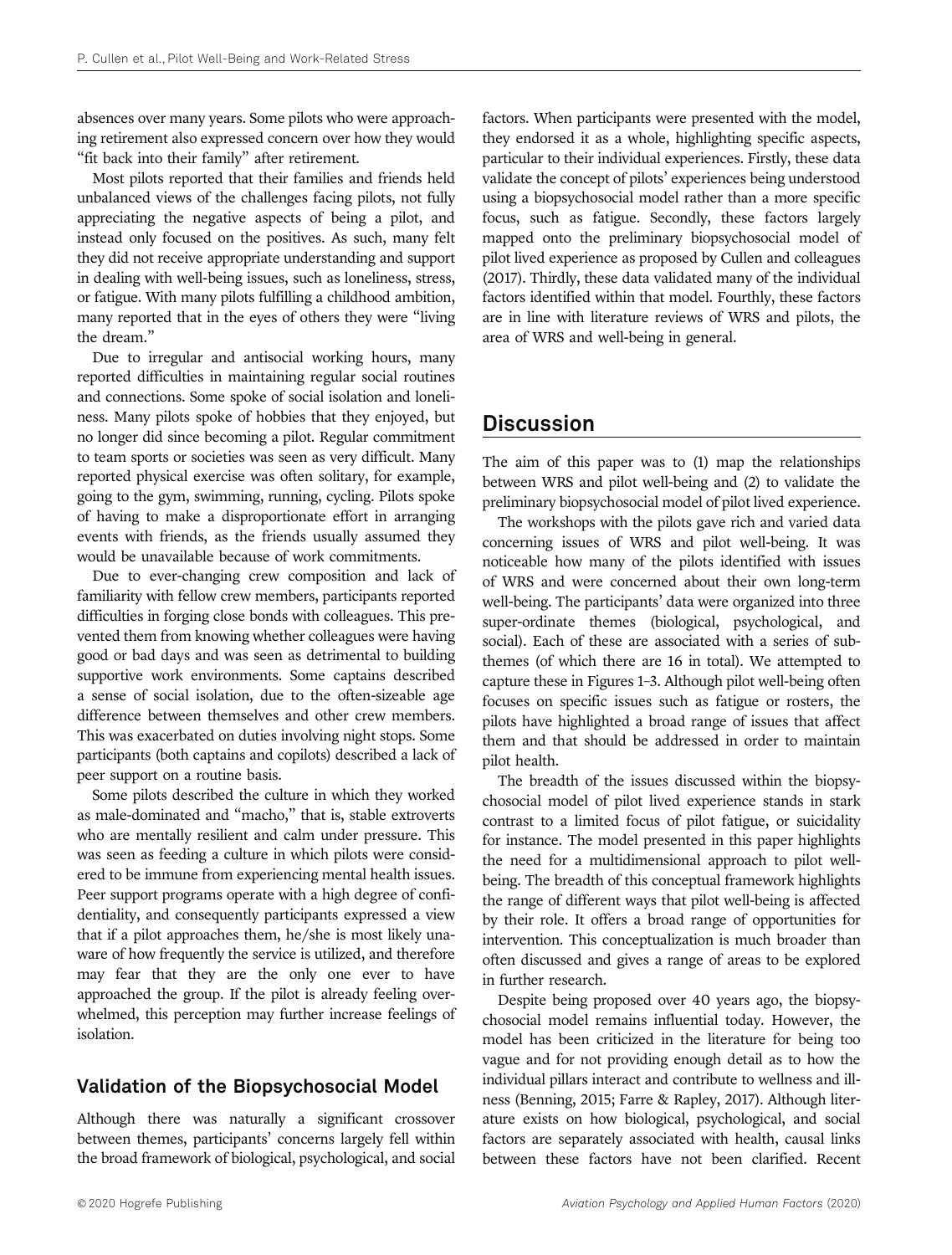studies demonstrate how interrelationships among these factors can be investigated. Karunamuni et al. (2020) propose an updated theoretical model: the biopsychosocial pathways model, which considers potential pathways between the individual pillars (biological, psychological, and social), and attempts to explain how these pathways can contribute to subjective well-being and objective physical health outcomes.

# Limitations

Limitations of this study include the qualitative nature of small-scale workshops, potential bias due to the selfselected sample, and the fact that the workshops took place over three points in time. The sample composition is made up of commercial pilots flying for airlines based in Ireland, and the study results need to be replicated in other cohorts of pilots and with large-scale quantitative research.

# Areas for Further Analysis

An online health questionnaire has been launched, incorporating the standard instruments to measure levels of distress used in previous studies (Demerouti et al., 2018; Wu et al., 2016). This detailed questionnaire also examines lifestyle factors that are commonly accepted to impact on physical, mental, and social well-being. Within the questionnaire, additional quantitative and qualitative research will be undertaken to further validate and develop the biopsychosocial model of pilot lived experience.

It is hoped that the findings of this questionnaire will assist in furthering the understanding of what contributes to some pilots being susceptible to distress while others remain resilient. This will build on the findings previously reported (Cahill et al., 2019), regarding effective coping strategies that can be utilized by pilots.

Following this, it is planned to engage in a consultation process with all stakeholders to identify how the wellbeing/mental health issues identified in the survey might be addressed at different levels (i.e., pilot self-management, airline, regulator etc.). Although our research to date has focused solely on commercial airline pilots, many of our results are likely to apply to other pilot groups such as cargo operations, military, and search and rescue, and perhaps other staff groups within aviation. Some of our findings were recently used by the Flight Safety Foundation (2020) to assist aviation professionals in dealing with the stress associated with the Covid-19 pandemic.

Until recently, absence of evidence suggesting that pilots were suffering was broadly taken as evidence of absence of suffering. However, substantial evidence now demonstrates that pilots are under stress and experiencing well-being problems. Furthermore, evidence suggests aspects of their

job are contributing to these health problems. Pilots are potentially more at risk of developing well-being issues than has previously been considered, despite the perception that pilots are naturally mentally resilient. Despite the extremely low number of lives lost due to pilot suicide, there are possibly a significantly large number of pilots flying today with untreated mental health issues, such as depression, anxiety, and suicidal thoughts. Potentially, burn-out and embitterment with work/work practices can lead to disengagement/loss of motivation. Disengagement/loss of motivation can have an impact on task performance and professionalism (i.e., use of procedures, attitudes to change, willingness/interest in quality/safety processes, e.g., voluntary reporting). This in turn has an impact on flight safety.

# Conclusion

If the well-being of pilots is being negatively affected by the nature of their work, this needs to be identified and measured, and the associated risks managed accordingly. The biopsychosocial model of the lived experience of a pilot, as presented in this paper, provides a useful starting point for this research, and perhaps could be utilized in training pilots for (1) identification of risky behavior and (2) development of coping strategies.

Both pilots and airlines are responsible for managing well-being issues. A first step is the identification of the challenges faced by pilots. If the true picture of pilot wellbeing (including the causes for well-being problems) were to emerge, this may very well help reduce or even remove the current stigmatization of mental health issues among pilots, thus enabling open disclosure and increased support. In time, perhaps airline management might reconsider their duty of care to their employees and regulators may implement measures that not only protect the safety of the travelling public, but also the well-being of the crew operating the aircraft.

Potentially, these findings can be used to identity and scope possible coping strategies for use by pilots, to selfmanage health and well-being issues associated with the job of being a pilot.

# References

- Anjum, B., Singh, R. B., Verma, N., Singh, R., Mahdi, A. A., Singh, R. K., De Meester, F., Wilczynska, A., Takahashi, T., Dharwadkar, S., & Wilson, D. W. (2012). Associations of circadian disruption of sleep and nutritional factors with risk of cancer. The Open Nutraceuticals Journal, 5, 124–135. https://doi.org/ 10.2174/1876396001205010124
- Axelsson, J., & Puttonen, S. (2012). Night shift work increases the risk for type 2 diabetes. Evidence-Based Medicine, 17(6), 193– 194. https://doi.org/10.1136/ebmed-2012-100649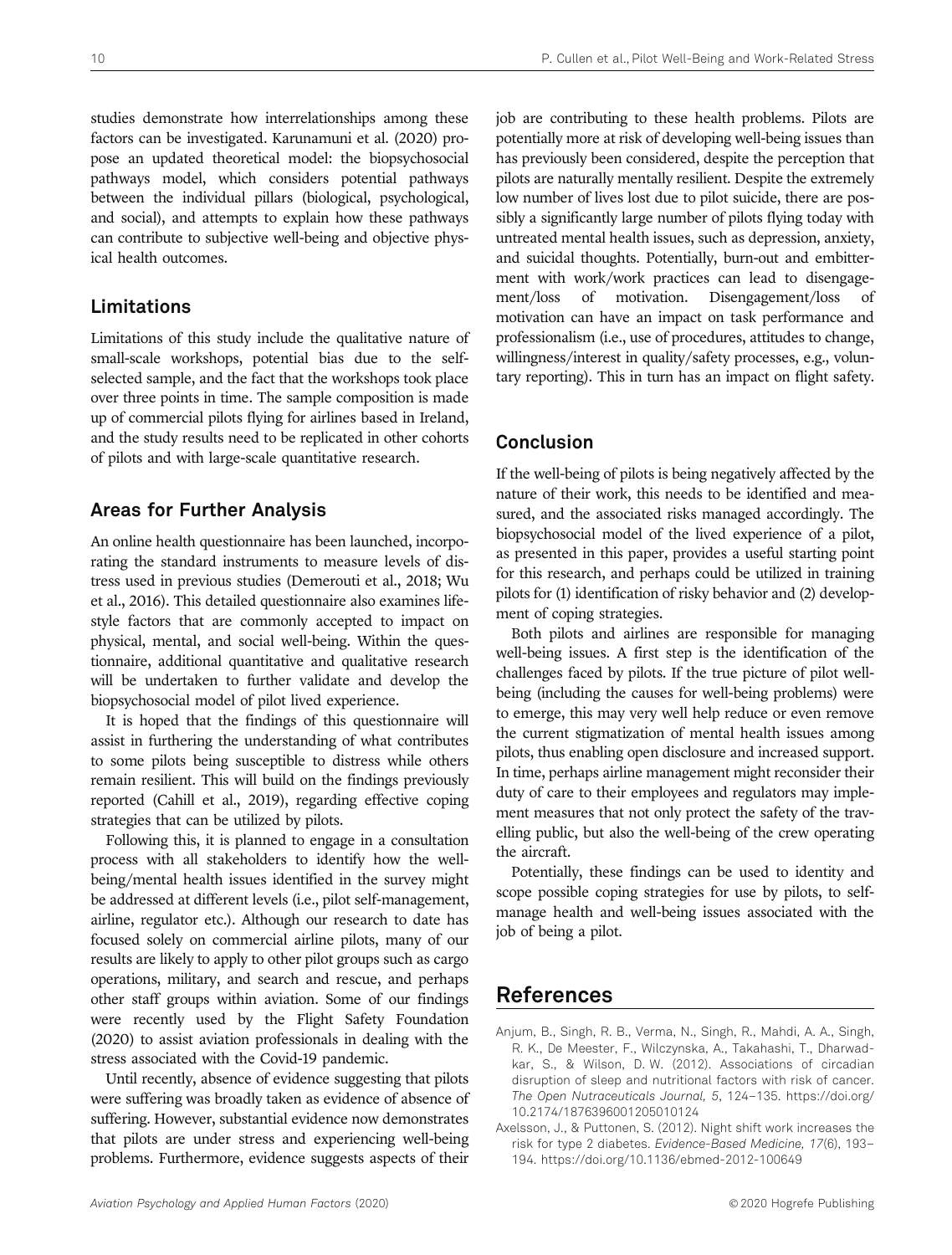- Benning, T. B. (2015). Limitations of the biopsychosocial model in psychiatry. Advances in Medical Education and Practice, 6, 347–352. https://doi.org/10.2147/AMEP.S82937
- Bødker, S., & Buur, J. (2002). The design collaboratorium. A place for usability design. ACM Transactions on Compututer-Human<br>Interaction, 9(2), 152-169. https://doi.org/10.1145/ https://doi.org/10.1145/ 513665.513670
- Brown, D. L., Feskanich, D., Sanchez, B. N., Rexrode, K. M., Schernhammer, E. S., & Lisabeth, L. D. (2009). Rotating night shift work and the risk of ischemic stroke. American Journal of Epidemiology, 169(11), 1370–1377. https://doi.org/10.1093/ aje/kwp056
- Cahill, J., Cullen, P., & Gaynor, K. (2018). Estimating the impact of work-related stress on pilot wellbeing and flight safety. Paper presented at the 2nd International Symposium on Human Mental Workload: Models and Applications (H-WORKLOAD 2018), Amsterdam (September 20–21, 2018). Netherlands Aerospace Centre (NLR), The Netherlands.
- Cahill, J., Cullen, P., & Gaynor, K. (2019). Interventions to support the management of work-related stress (WRS) and wellbeing/mental health issues for commercial pilots. Cognition, Technology, and Work, 22, 517–547. https://doi.org/10.1007/ s10111-019-00586-z
- Caruso, C. C. (2014). Negative impacts of shiftwork and long work hours. Rehabilitation Nursing, 39(1), 16–25. https://doi.org/ 10.1002/rnj.107
- Cousins, J. B., Whitmore, E., & Shulha, L. (2013). Arguments for a common set of principles for collaborative inquiry in evaluation. American Journal of Evaluation, 34(1), 7–22. https://doi.org/ 10.1177/1098214012464037
- Cullen, P., Cahill, J., & Gaynor, K. (2016, November 8). Managing mental health issues in pilots. Paper presented at the Human Factors in Aviation Safety Conference, CIEHF, London.
- Cullen, P., Cahill, J., & Gaynor, K. (2017, October 23–25). Understanding pilot wellbeing and its impact on flight safety: Identifying self-management strategies to promote the biopsychosocial pillars of wellbeing. Paper presented at the Flight Safety Foundation International Air Safety Summit, Dublin, Ireland.
- Demerouti, E., Veldhuis, W., Coombes, C., & Hunter, R. (2018). Burnout among pilots: Psychosocial factors related to happiness and score on simulator training. Ergonomics, 62, 233–245. https://doi.org/10.1080/00140139.2018.1464667
- Eldevik, M. F., Flo, E., Moen, B. E., Pallesen, S., & Bjorvatn, B. (2013). Insomnia, excessive sleepiness, excessive fatigue, anxiety, depression and shift work disorder in nurses having less than 11 hours in-between shifts. PLoS One, 8(8), e70882. https://doi.org/10.1371/journal.pone.0070882
- Engel, G. (1977). The need for a new medical model: A challenge for biomedical science. Science, 196, 126–129.
- Farre, A., & Rapley, T. (2017). The new old (and old new) medical model: Four decades navigating the biomedical and psychosocial understandings of health and illness. Healthcare, 5(4), 88. https://doi.org/10.3390/healthcare5040088
- Feijó, D., Luiz, R. R., & Camara, V. M. (2012). Common mental disorders among civil aviation pilots. Aviation, Space and Environmental Medicine, 83, 509–513. https://doi.org/ 10.3357/ASEM.3185.2012
- Flight Safety Foundation. (2019, January). Aviation Safety Network releases 2018 airliner accident statistics. https://news.aviationsafety.net/2019/01/01/aviation-safety-network-releases-2018-airliner-accident-statistics/
- Flight Safety Foundation. (2020). An aviation professional's guide to wellbeing. Flight Safety Foundation.
- Goldstein, C. A., & Smith, Y. R. (2016). Sleep, circadian rhythms, and fertility. Current Sleep Medicine Reports, 2, 206–217. https://doi.org/10.1007/s40675-016-0057-9
- Havelka, M., Lucanin, J. D., & Lucanin, D. (2009). Biopsychosocial model – the integrated approach to health and disease. Collegium Antropologicum, 33(1), 303–310.
- Hermansson, J., Gådin, K. G., Karlsson, B., Lindahl, B., Stegmayr, B., & Knutsson, A. (2007). Ischemic stroke and shift work. Scandiavian Journal of Work, Environment and Health, 33(6), 435–439. https://doi.org/10.5271/sjweh.1165
- International Civil Aviation Organization. (2009). Safety management manual (Doc 9859) (2nd ed.). ICAO.
- Johnson, B. T., & Acabchuk, R. L. (2018). What are the keys to a longer, happier life? Answers from five decades of health psychology research. Social Science & Medicine, 196, 218–226. https://doi.org/10.1016/j.socscimed.2017.11.001
- Johansson, F., & Melin, M. (2018). Fit for flight? Inappropriate presenteeism among Swedish commercial airline pilots and its threats to flight safety. The International Journal of Aerospace Psychology, 28(3–4), 84–97. https://doi.org/10.1080/24721840. 2018.1553567
- Karunamuni, N., Imayama, I., & Goonetilleke, D. (2020). Pathways to well-being: Untangling the causal relationships among biopsychosocial variables. Social Science & Medicine. https:// doi.org/10.106/j.socscimed.2020.112846
- Knutson, A., & Kempe, A. (2014). Shift work and diabetes a systematic review. Chronobiology International, 31(10), 1146– 1151. https://doi.org/10.3109/07420528.2014.957308
- Lee, S., & Kim, J. K. (2018). Factors contributing to the risk of airline pilot fatigue. Journal of Air Transport Management, 67, 197–207. https://doi.org/10.1016/j.jairtraman.2017.12.009
- Lindseth, A., & Norberg, A. (2004). A phenomenological hermeneutical method for researching lived experience. Scandinavian Journal of Caring Sciences, 18, 145–153. https://doi.org/ 10.1111/j.1471-6712.2004.00258.x
- Muurlink, O., Peetz, D., & Murray, G. (2014). Work-related influences on marital satisfaction amongst shiftworkers and their partners: A large, matched-pairs study. Community, Work & Family, 17(3), 288–307. https://doi.org/10.1080/13668803.2014.933775
- Nojkov, B., Rubenstein, J. H., Chey, W. D., & Hoogerwerf, W. A. (2010). The impact of rotating shift work on the prevalence of irritable bowel syndrome in nurses. American Journal of Gastroenterology, 105, 842–847. https://doi.org/10.1038/ ajg.2010.48
- Park, J., Kim, Y., Chung, H. K., & Hisanga, N. (2001). Long working hours and subjective fatigue symptoms. Industrial Health, 39, 250–254. https://doi.org/10.2486/indhealth.39.250
- Pimenta, A. M., Kac, G., De Souza, R. R. C., Ferreira, L. M. B. A., & Silqueira, S. M. F. (2011). Night-shift work and cardiovascular risk among employees of a public university. Revista da Associação Médica Brasileira, 58(2), 168–177. https://doi.org/ 10.1016/S2255-4823(12)70177-7
- Proctor, S. P., White, R. F., Robins, T. G., Echevierra, D., & Rocskay, A. Z. (1996). Effect of overtime work on cognitive function in automotive workers. Scandinavian Journal of Work, Environment and Health, 22, 124–132.
- Reader, T. W., Parand, A., & Kirwan, B. (2016). European pilots' perceptions of safety culture in European aviation. Technical deliverable, by the Project P5: Resolving the organisational accident of future sky safety. Reference ID FSS\_P5\_LSE\_D5.4. https://safeorg.eu/beta/wp-content/uploads/2018/07/ 5\_Safety-Culture.pdf
- Reis, C., Mestre, C., Canhão, H., Gradwell, D., & Paiva, T. (2016). Sleep complaints and fatigue of airline pilots. Sleep Science, 9(2), 73–77. https://doi.org/10.1016/j.slsci.2016.05.003
- Sancar, A., Lindsey-Boltz, L. A., Gaddameedhi, S., Selby, C. P., Ye, R., Chiou, Y. Y., Kemp, M. G., Hu, J., & Ozturk, N. (2015). Circadian clock, cancer, and chemotherapy. Biochemistry, 54(2), 110–123. https://doi.org/10.1021/bi5007354